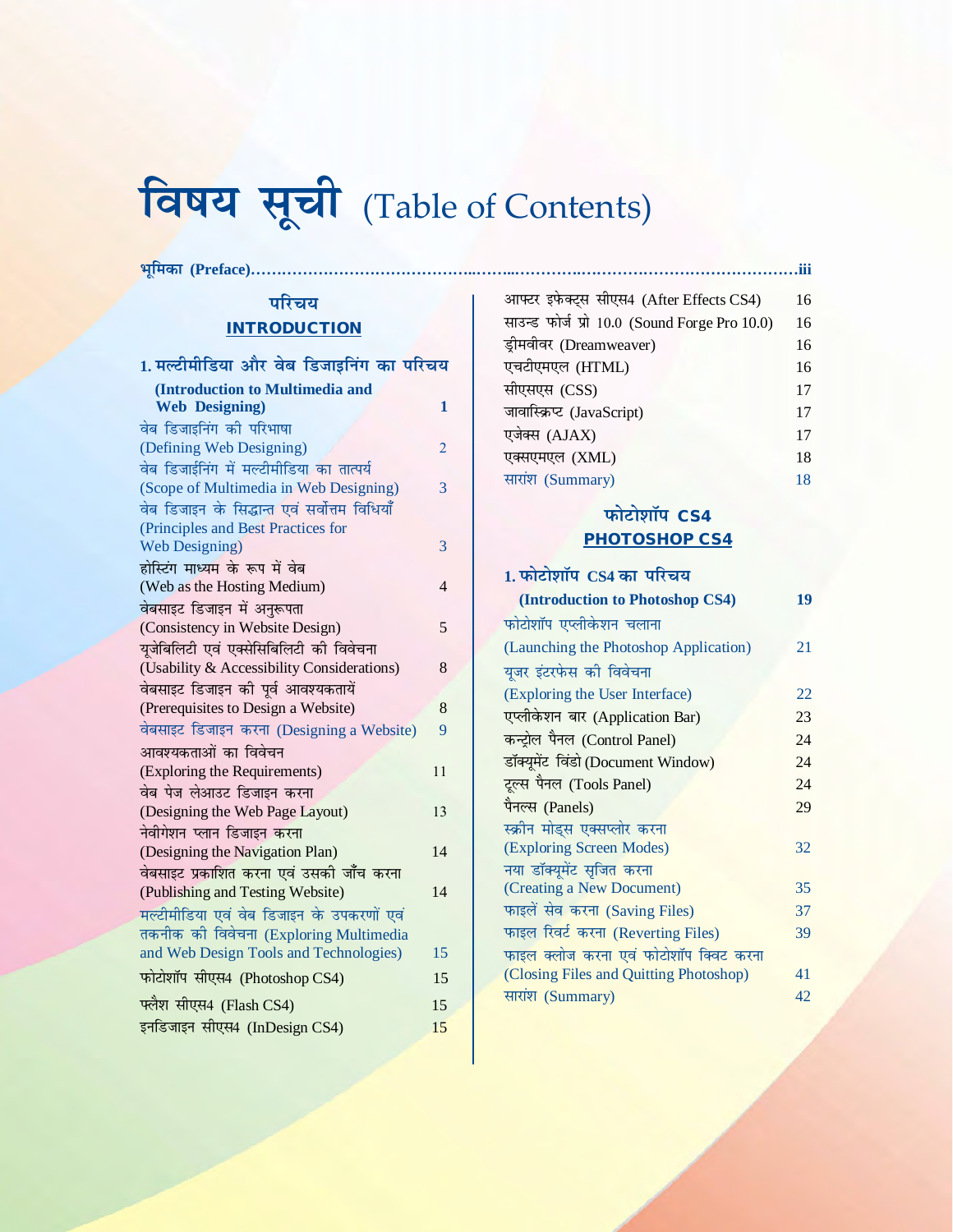<mark>x</mark> कॉम्डेक्स मल्टीमीडिया और वेब डिजाइन कोर्स किट

| 2. ग्राफिक्स के साथ कार्य करना              |    |
|---------------------------------------------|----|
| (Working with Graphics)                     | 43 |
| वेब के लिए विभिन्न इमेज फारमेट्स करना       |    |
| (Exploring Different Image Formats for Web) | 44 |
| इमेज रखना (Placing an Image)                | 45 |
| पिक्सेल लॉजिक का प्रयोग कर इमेज रिसाइज करना |    |
| (Resizing the Image using Pixel Logic)      | 48 |
| इमेजेज को एडिट करना (Editing Images)        | 50 |
| इमेज को फ्लिप करना (Flipping an Image)      | 50 |
| इमेज को रोटेट करना (Rotating an Image)      | 52 |
| इमेज क्रॉप (काटना) करना (Cropping an Image) | 55 |
| इफेक्ट्स लागू करना (Applying Effects)       | 56 |
| डॉप शैडो इफेक्ट लागू करना                   |    |
| (Applying the Drop Shadow Effect)           | 56 |
| ओपेसिटी इफेक्ट लागू करना                    |    |
| (Applying the Opacity Effect)               | 59 |
| सारांश (Summary)                            | 60 |
| 3. वेब डिजाइनिंग के लिए फोटोशॉप का प्रयोग   |    |
| (Using Photoshop for Web Designing)         | 61 |
| कलर मोड्स में कार्य करना                    |    |
| (Working with Color Modes)                  | 62 |
| कलर पिकर का प्रयोग करना                     |    |
| (Using Color Picker)                        | 63 |
| आईड्रॉपर टूल का प्रयोग करना                 |    |
| (Using Eyedropper Tool)                     | 64 |
| वेबसाइट का डिजाइन सृजित करना                |    |
| (Creating a Website Design)                 | 64 |
| वेबसाइट बैकग्राउंड डिजाइन करना              |    |
| (Designing a Website Background)            | 64 |
| वेबसाइट टेम्पलेट डिजाइन करना                |    |
| (Designing a Website Template)              | 70 |
| टेम्पलेट स्लाइस करना (Slicing a Template)   | 78 |
| रोलओवर इमेजेज सृजित करना                    |    |
| (Creating Rollover Images)                  | 81 |
| वेब के लिए इमेजेज ऑपटीमाइज करना             |    |
| (Optimizing Images for Web)                 | 87 |
| सारांश (Summary)                            | 90 |
|                                             |    |

## **पलैश CS4 FLASH CS4**

| 1. फ्लैश CS4 का परिचय                                                  |     |
|------------------------------------------------------------------------|-----|
| (Introduction to Flash CS4)                                            | 91  |
| फ्लैश CS4 शुरू करना (Launching Flash CS4)                              | 92  |
| नई फ्लैश फाइल सृजित करना                                               |     |
| (Creating a New Flash File)                                            | 94  |
| फ्लैश CS4 इंटरफेस एक्सप्लोर करना                                       |     |
| (Exploring the Flash CS4 Interface)                                    | 95  |
| एप्लीकेशन बार (Application Bar)                                        | 96  |
| स्टेज एवं वर्क एरिया (Stage and Work Area)                             | 98  |
| टूल्स पैनल (Tools Panel)                                               | 99  |
| प्रोपर्टीज पैनल (PROPERTIES Panel)                                     | 99  |
| लाइब्रेरी पैनल (LIBRARY Panel)                                         | 100 |
| टाइमलाइन पैनल (TIMELINE Panel)                                         | 100 |
| मोशन एडीटर पैनल (MOTION EDITOR Panel) 101                              |     |
| वर्कस्पेस के साथ कार्य करना                                            |     |
| (Working with Workspace)                                               | 101 |
| कस्टमाझ्ज्ड वर्कस्पेस सुजित करना                                       |     |
| (Creating a Customized Workspace)                                      | 102 |
| भिन्न वर्कस्पेस में नेवीगेट करना                                       |     |
| (Navigating to a Different Workspace)                                  | 103 |
| वर्कस्पेस मैनेज करना (Managing a Workspace)                            | 104 |
| स्टेज सेट करना (Setting the Stage)                                     | 106 |
| फ्लैश फाइल सेव करना (Saving the Flash File) 108                        |     |
| फ्लैश फाइल क्लोज करना                                                  |     |
| (Closing the Flash File)                                               | 109 |
| सारांश (Summary)                                                       | 110 |
| 2. वेबसाइट्स के लिए वीडियोज<br>एवं एनीमेशन के साथ कार्य करना           |     |
|                                                                        |     |
| <b>(Working with Videos and Animation</b><br>for Websites)             | 111 |
| ऑब्जेक्ट्स के साथ कार्य करना                                           |     |
| (Working with Objects)                                                 | 112 |
| ऑब्जेक्ट्स ड्रॉ करना (Drawing Objects)                                 | 112 |
| इमेजेज जोड़ना (Adding Images)                                          | 113 |
| टेक्स्ट जोड़ना (Adding Text)                                           | 115 |
| ऑब्जेक्ट को सिम्बल में परिवर्तित करना                                  |     |
| (Converting an Object into Symbol)                                     | 116 |
| मोशन ट्वीन का प्रयोग (Using Motion Tween)<br>एनीमेशन स्लाइड सृजित करना | 118 |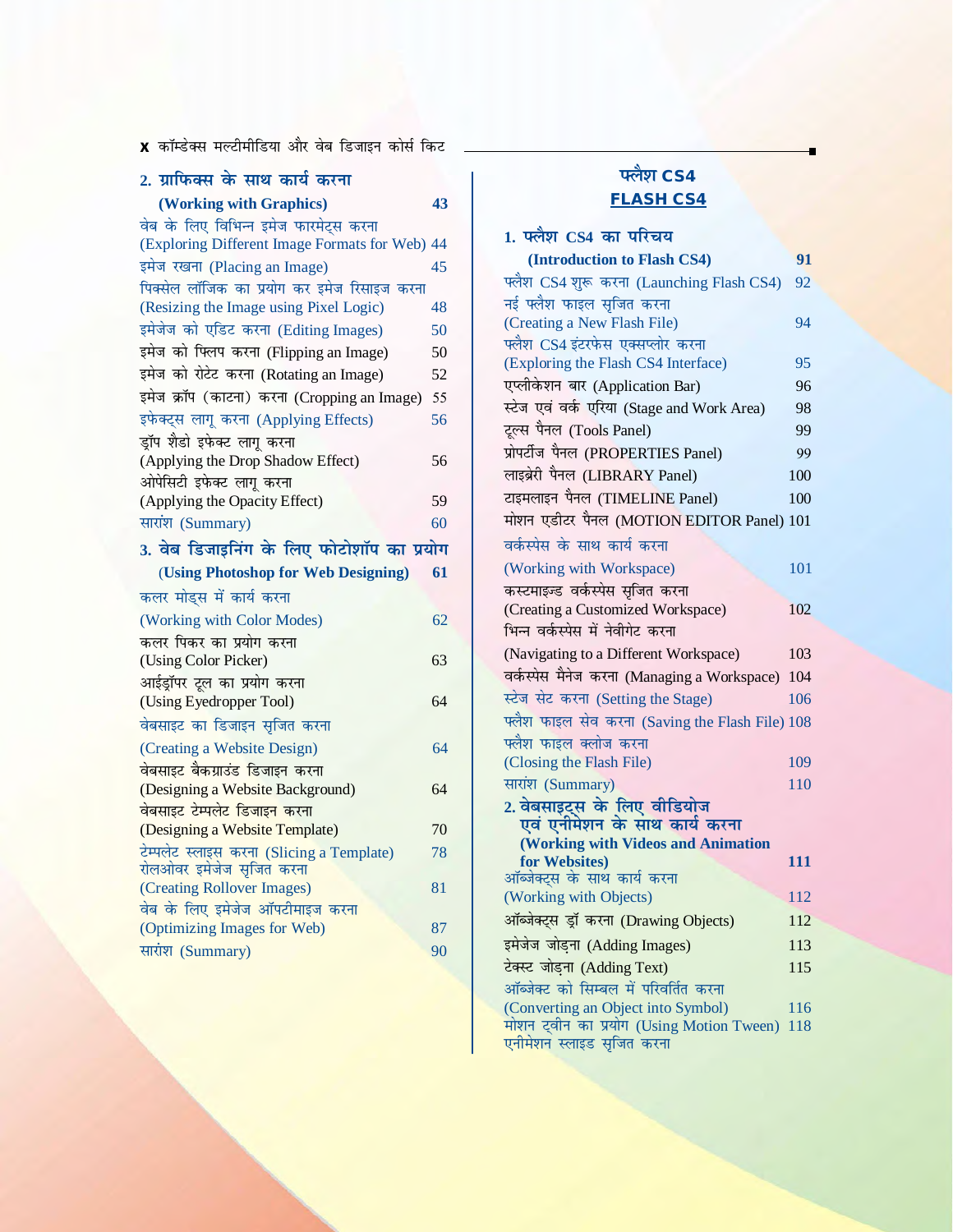<mark>\_</mark>\_ विषय सूची <mark>xi</mark>

| (Creating Animation Slide)                                                         | 121        |
|------------------------------------------------------------------------------------|------------|
| फ्लैश मूर्वी फाइल एक्सपोर्ट करना                                                   |            |
| (Exporting Flash Movie File)<br>सारांश (Summary)                                   | 141<br>142 |
|                                                                                    |            |
| 3. एक्शनस्क्रिप्ट के साथ कार्य करना                                                |            |
| (Working with ActionScript)                                                        | 143        |
| एक्शनस्क्रिप्ट 3.0 का परिचय                                                        |            |
| (Introducing ActionScript 3.0)                                                     | 144        |
| एक्शन्स पैनल एक्सप्लोर करना                                                        |            |
| (Exploring the ACTIONS Panel)                                                      | 145        |
| स्क्रिप्ट पेन (Script Pane)                                                        | 146        |
| एक्शन्स टूलबॉक्स (Actions Toolbox)                                                 | 146        |
| स्क्रिप्ट नेवीगेटर (Script Navigator)                                              | 146        |
| स्क्रिप्ट असिस्ट मोड (Script Assist Mode)                                          | 146        |
| फ्रेम्स में एक्शनस्क्रिप्ट जोडना                                                   |            |
| (Adding ActionScript to Frames)                                                    | 147        |
| एक्शनस्क्रिप्ट को बटन्स में प्रयुक्त करना                                          |            |
| (Using ActionScript with Buttons)                                                  | 149        |
| सारांश (Summary)                                                                   | 156        |
| इनडिजाइन CS4                                                                       |            |
| <b>INDESIGN CS4</b>                                                                |            |
|                                                                                    |            |
|                                                                                    |            |
| 1. इनडिजाइन CS4 का परिचय                                                           |            |
| (Introduction to InDesign CS4)                                                     | 157        |
| इनडिजाइन CS4 स्टार्ट करना                                                          |            |
| (Getting Started with InDesign CS4)                                                | 158        |
| इनडिजाइन वर्कस्पेस एक्सप्लोर करना                                                  |            |
| (Exploring the InDesign Workspace)                                                 | 159        |
| डॉक्यूमेंट विंडो (Document Window)                                                 | 160        |
| एप्लीकेशन बार (Application Bar)                                                    | 161        |
| मेन्यू बार (Menu Bar)                                                              | 162        |
| कंट्रोल पैनल (Control Panel)                                                       | 163        |
|                                                                                    |            |
| टूल्स पैनल (Tools Panel)                                                           | 163        |
| पैनल ग्रुप (Panel Group)                                                           | 164        |
| वर्कस्पेस कस्टमाइज करना                                                            |            |
| (Customizing a Workspace)                                                          | 165        |
| रूलर गाइड्स के साथ कार्य करना                                                      | 167        |
| (Working with Ruler Guides)                                                        |            |
| इनडिजाइन डॉक्यूमेंट को PDF के                                                      |            |
| रूप में सेव करना और एप्लीकेशन क्विट करना<br>(Saving the InDesign Document as a PDF |            |
| and Quitting the Application)                                                      | 169        |

#### आफ्टर इफेक्ट्स CS4 **AFTER EFFECTS CS4**

| 1. आफ्टर इफेक्ट्स CS4 का परिचय                 |     |
|------------------------------------------------|-----|
| (Introduction to After Effects CS4)            | 173 |
| आफ्टर इफेक्ट्स CS4 शुरू करना                   |     |
| (Getting Started with After Effects CS4)       | 174 |
| नया प्रोजेक्ट शुरू करना                        |     |
| (Starting a New Project)                       | 176 |
| प्रोजेक्ट पैनल में फोल्डर्स सृजित करना         |     |
| (Creating Folders in the Project Panel)        | 176 |
| नाम निर्धारित एवं प्रोजेक्ट सेव करना           |     |
| (Assigning a Name and Saving the Project)      | 178 |
| आफ्टर इफेक्ट्स CS4 इंटरफेस एक्सप्लोर करना      |     |
| (Exploring the After Effects CS4 Interface)    | 180 |
| टूल्स पैनल (Tools Panel)                       | 181 |
| प्रोजेक्ट पैनल (Project Panel)                 | 182 |
| कम्पोजीशन पैनल (Composition Panel)             | 183 |
| टाइमलाइन पैनल (Timeline Panel)                 | 184 |
| लेयर पैनल (Layer Panel)                        | 184 |
| फुटेज पैनल (Footage Panel)                     | 184 |
| इन्फो पैनल (Info Panel)                        | 185 |
| प्रिव्यू पैनल (Preview Panel)                  | 185 |
| ऑडियो पैनल (Audio Panel)                       | 185 |
| इफेक्ट्स एण्ड प्रीसेट पैनल                     |     |
| (Effects & Presets Panel)                      | 186 |
| इफेक्ट्स कंट्रोल पैनल (Effects Controls Panel) | 186 |
| वर्कस्पेस कस्टमाइज करना                        |     |
| (Customizing the Workspace)                    | 187 |
| एडोब ब्रिज एक्सप्लोर करना                      |     |
| (Exploring Adobe Bridge)                       | 189 |
| सारांश (Summary)                               | 192 |
| 2. आफ्टर इफेक्ट्स CS4 में ऐनीमेशन              |     |
| सृजित करना (Creating Animations in             |     |
| <b>After Effects CS4)</b>                      | 193 |
| कम्पोजीशन में कार्य करना                       |     |
| (Working with Composition)                     | 194 |
| कम्पोजीशन सृजित करना                           |     |
| (Creating a Composition)                       | 194 |
| कम्पोजीशन का बैकग्राउंड कलर बदलना              |     |
| (Changing the Background Color of the          |     |
| Composition)                                   | 197 |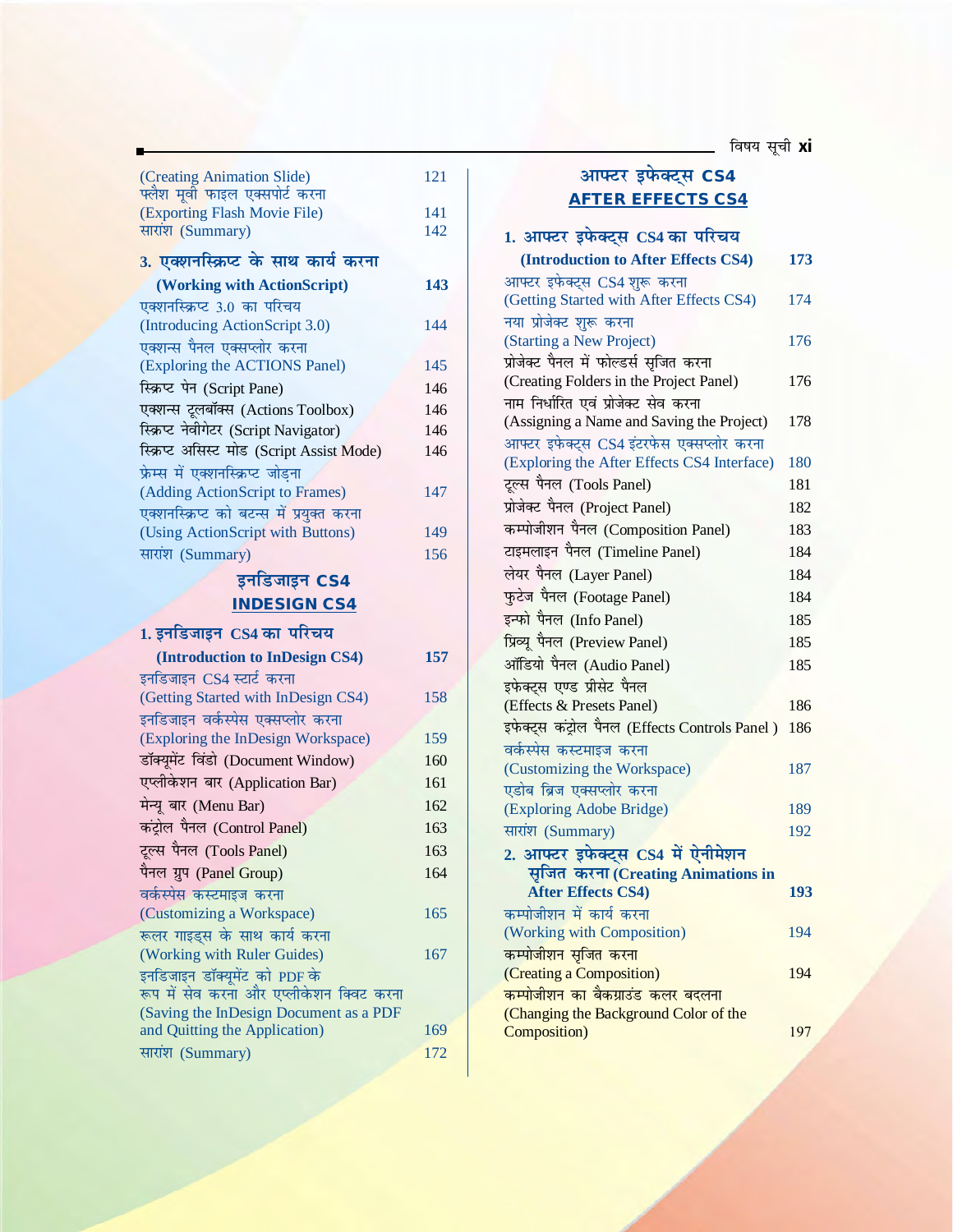<mark>xii</mark> कॉम्डेक्स मल्टीमीडिया और वेब डिजाइन कोर्स किट <sub>-</sub>

| कम्पोजीशन में फुटेज इम्पोर्ट करना         |     |
|-------------------------------------------|-----|
| (Importing Footage into a Composition)    | 198 |
| कम्पोजीशन में एनीमेट जोडना                |     |
| (Adding Animation to the Composition)     | 202 |
| लेयर में कीफ्रेम नियोजित करना             |     |
| (Keyframing a Layer)                      | 202 |
| मोशनपाथ मॉडीफाई करना                      |     |
| (Modifying the Motion Path)               | 207 |
| एनीमेशन में बैकग्राउंड लेयर जोडना         |     |
| (Adding a Background                      |     |
| Layer to an Animation)                    | 210 |
| एनीमेशन में मल्टीपल लेयर्स का कार्य करना  |     |
| (Working with Multiple                    |     |
| Layers in Animation)                      | 211 |
| रोटेशन प्रोपर्टी के द्वारा एनीमेट करना    |     |
| (Animating through the Rotation Property) | 215 |
| स्केल प्रोपर्टी द्वारा एनीमेट करना        |     |
| (Animating through the Scale Property)    | 217 |
| एनीमेशन रेंडर करना                        |     |
| (Rendering the Animation)                 | 219 |
| सारांश (Summary)                          | 222 |

## **lamage 10.0 SOUND FORGE PRO 10.0**

| 1. साउंड फोर्ज प्रो 10.0 का परिचय            |     |
|----------------------------------------------|-----|
| (Introduction to Sound                       |     |
| Forge Pro 10.0)                              | 223 |
| MIDI एवं डिजिटल ऑडियो फाइल एक्सप्लोर करना    |     |
| (Exploring MIDI and Digital Audio Files)     | 225 |
| साउंड फोर्ज प्रो 10.0 एक्सप्लोर करना         |     |
| (Exploring Sound Forge Pro.10.0)             | 226 |
| साउंड फोर्ज प्रो 10.0 शुरू करना              |     |
| (Launching Sound Forge Pro 10.0)             | 231 |
| एक विद्यमान ऑडियो फाइल खोलना                 |     |
| (Opening an Existing Audio File)             | 232 |
| साउंड फोर्ज प्रो 10.0 इंटरफेस एक्सप्लोर करना |     |
| (Exploring the Sound                         |     |
| Forge Pro 10.0 Interface)                    | 233 |
| टाइटल बार (Title Bar)                        | 233 |
| मेन्यू बार (Menu Bar)                        | 234 |
| टूल बार्स (Toolbars)                         | 234 |
|                                              |     |

| स्टेटस बार (Status Bar)                           | 234 |
|---------------------------------------------------|-----|
| वर्कस्पेस (Workspace)                             | 235 |
| डेटा विंडो (Data Window)                          | 235 |
| चैनल मीटर्स विंडो (Channel Meters Window)         | 236 |
| टांसपोर्ट कंटोल्स को एक्सप्लोर करना               |     |
| (Exploring Transport Controls)                    | 236 |
| मार्कर्स के साथ कार्य करना                        |     |
| (Working with Markers)                            | 237 |
| मार्कर्स प्रविष्ट करना (Inserting Markers)        | 237 |
| मार्कर्स के बीच नेवीगेट करना                      |     |
| (Navigating Between Markers)                      | 239 |
| ऑडियो फाइल सेव करना                               |     |
| (Saving an Audio File)                            | 241 |
| साउंड फोर्ज प्रो 10.0 में हेल्प प्राप्त करना      |     |
| (Getting Help in Sound Forge Pro 10.0)            | 242 |
| ऑडियो फाइल क्लोज करना                             |     |
| (Closing an Audio File)                           | 245 |
| सारांश (Summary)                                  | 246 |
| 2. साउंड के साथ कार्य करना                        |     |
| (Working with Sound)                              | 247 |
| रिकॉर्डिंग (Recording)                            | 248 |
| आटोमैटिक रिटेक रिकॉर्डिंग                         |     |
| (Automatic Retake Recording)                      | 248 |
| मल्टीपल टेक्स रिकार्डिंग                          |     |
| (Multiple Takes Recording)                        | 253 |
| पंच-इन रिकार्डिंग (Punch-in Recording)            | 256 |
| साउंड एडिट करना (Editing Sound)                   | 259 |
| एडिट टूल का प्रयोग (Using the Edit Tool)          | 259 |
| मैग्नीफाई टूल का प्रयोग                           |     |
| (Using the Magnify Tool)                          | 259 |
| पेंसिल टूल का प्रयोग करना                         |     |
| (Using the Pencil Tool)                           | 261 |
| एनवेलप टूल का प्रयोग करना<br>(Using Envelop Tool) | 261 |
| इफेक्ट्स नियोजित करना (Applying Effects)          | 261 |
| पिच (Pitch)                                       | 261 |
| डिले/इको (Delay/Echo)                             | 265 |
| रिवर्ब (Reverb)                                   | 268 |
| सारांश (Summary)                                  | 270 |
|                                                   |     |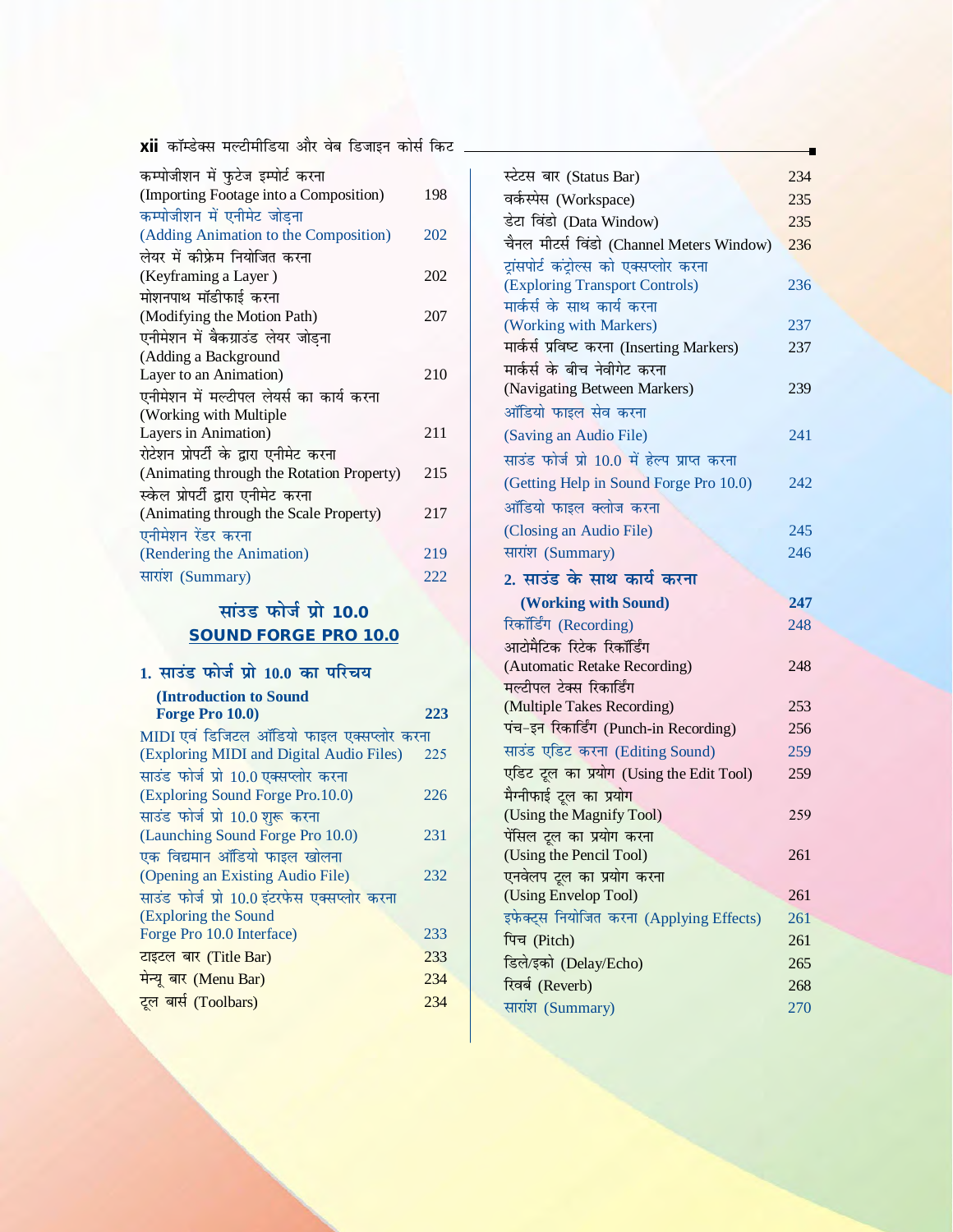#### <u>ड्री</u>मवीवर CS4 **DREAMWEAVER CS4**

# 1. ड्रीमवीवर CS4 का परिचय

| (Introduction to Dreamweaver CS4)            | 271 |
|----------------------------------------------|-----|
| ड्रीमवीवर CS4 स्टार्ट करना                   |     |
| (Getting Started with Dreamweaver CS4)       | 272 |
| नया डॉक्यूमेंट सृजित करना                    |     |
| (Creating a New Document)                    | 273 |
| वेबसाइट स्ट्रक्चर परिभाषित करना              |     |
| (Defining Website Structure)                 | 274 |
| ड्रीमवीवर इन्टरफेस एक्सप्लोर करना            |     |
| (Exploring the Dreamweaver Interface)        | 276 |
| एप्लीकेशन बार (Application Bar)              | 276 |
| डॉक्यूमेंट विंडो (Document Window)           | 277 |
| प्रापर्टीज इंसपेक्टर (PROPERTIES Inspector)  | 278 |
| पैनल ग्रुप (Panel Group)                     | 278 |
| वर्कस्पेस के साथ कार्य करना                  |     |
| (Working with the Workspace)                 | 281 |
| डॉक्यूमेंट सेव करना एवं ड्रीमवीवर क्विट करना |     |
| (Saving a Document                           |     |
| and Quitting Dreamweaver)                    | 284 |
| सारांश (Summary)                             | 286 |
| 2. वेबसाइट के साथ कार्य करना                 |     |
| (Working with Website)                       | 287 |
| वेबसाइट का सृजन (Creating a Website)         | 288 |
| वेबसाइट का प्रबन्ध करना                      |     |
| (Managing a Website)                         | 294 |
| वेबसाइट डुप्लीकेट करना                       |     |
| (Duplicating a Website)                      | 295 |
| वेबसाइट को एक्सपोर्ट करना                    |     |
| (Exporting a Website)                        | 296 |
| टेक्स्ट के साथ कार्य करना                    |     |
| (Working with Text)                          | 298 |
| टेक्स्ट प्रोपर्टीज सेट करना                  |     |
| (Setting Text Properties)                    | 298 |
| स्पेशल करेक्टर्स इंसर्ट करना                 |     |
| (Inserting Special Character)                | 301 |
| ग्राफिक्स के साथ कार्य करना                  |     |
| (Working with Graphics)                      | 302 |
| इमेज इंसर्ट करना (Inserting an Image)        | 303 |
|                                              |     |

| इमेज की प्रोपर्टीज सेट करना                      |     |
|--------------------------------------------------|-----|
| (Setting the Properties of an Image)             | 305 |
| रोलओवर सृजित करना (Creating a Rollover)          | 308 |
| इमेज मैप्स सृजित करना (Creating Image Maps) 311  |     |
| हाइपरलिंक्स के साथ कार्य करना                    |     |
| (Working with Hyperlinks)                        | 314 |
| हाइपरलिंक्स सृजित करना (Creating Hyperlinks) 314 |     |
| ई–मेल लिंक्स सृजित करना                          |     |
| (Creating E-mail Links)                          | 317 |
| हाइपरलिंक्स एडिट एवं डिलीट करना                  |     |
| (Editing and Deleting Hyperlinks)                | 319 |
| ड्रीमवीवर टेम्पलेट्स का कार्य करना               |     |
| (Working with Dreamweaver Templates)             | 321 |
| टेम्पलेट सृजित करना (Creating a Template)        | 321 |
| टेम्पलेट डिलीट करना (Deleting a Template)        | 325 |
| सारांश (Summary)                                 | 326 |
|                                                  |     |

#### **एचटीएमएल HTML**

| 1. HTML का परिचय                                |     |
|-------------------------------------------------|-----|
| (Introduction to HTML)                          | 327 |
| HTML टैग्स एक्सप्लोर करना                       |     |
| (Exploring HTML Tags)                           | 328 |
| बेसिक टैग्स (Basic Tags)                        | 328 |
| रिक्वायर्ड टैग्स (Required Tags)                | 329 |
| एट्रीब्यूट्स को एक्सप्लोर करना                  |     |
| (Exploring Attributes)                          | 330 |
| HTML डॉक्यूमेंट सृजित करना                      |     |
| (Creating an HTML Document)                     | 330 |
| HTML डॉक्यूमेंट सेव करना                        |     |
| (Saving HTML Document)                          | 331 |
| HTML डॉक्यूमेंट को वेब ब्राउजर में देखना        |     |
| (Viewing the HTML Document                      |     |
| in a Web Browser)                               | 333 |
| ब्लॉक ओरिएन्टेड एलिमेन्ट्स एक्सप्लोर करना       |     |
| (Exploring Block Oriented Elements)             | 334 |
| पैराग्राफ निर्धारित करना (Defining a Paragraph) | 335 |
| लाइन ब्रेक्स इंसर्ट करना                        |     |
| (Inserting Line Breaks)                         | 337 |
| स्पेसेज इंसर्ट करना (Inserting Spaces)          | 338 |
| टेक्स्ट फारमैट करना (Formatting the Text)       | 340 |
| फॉन्ट टैग का कार्य करना                         |     |
| (Working with Font Tag)                         | 344 |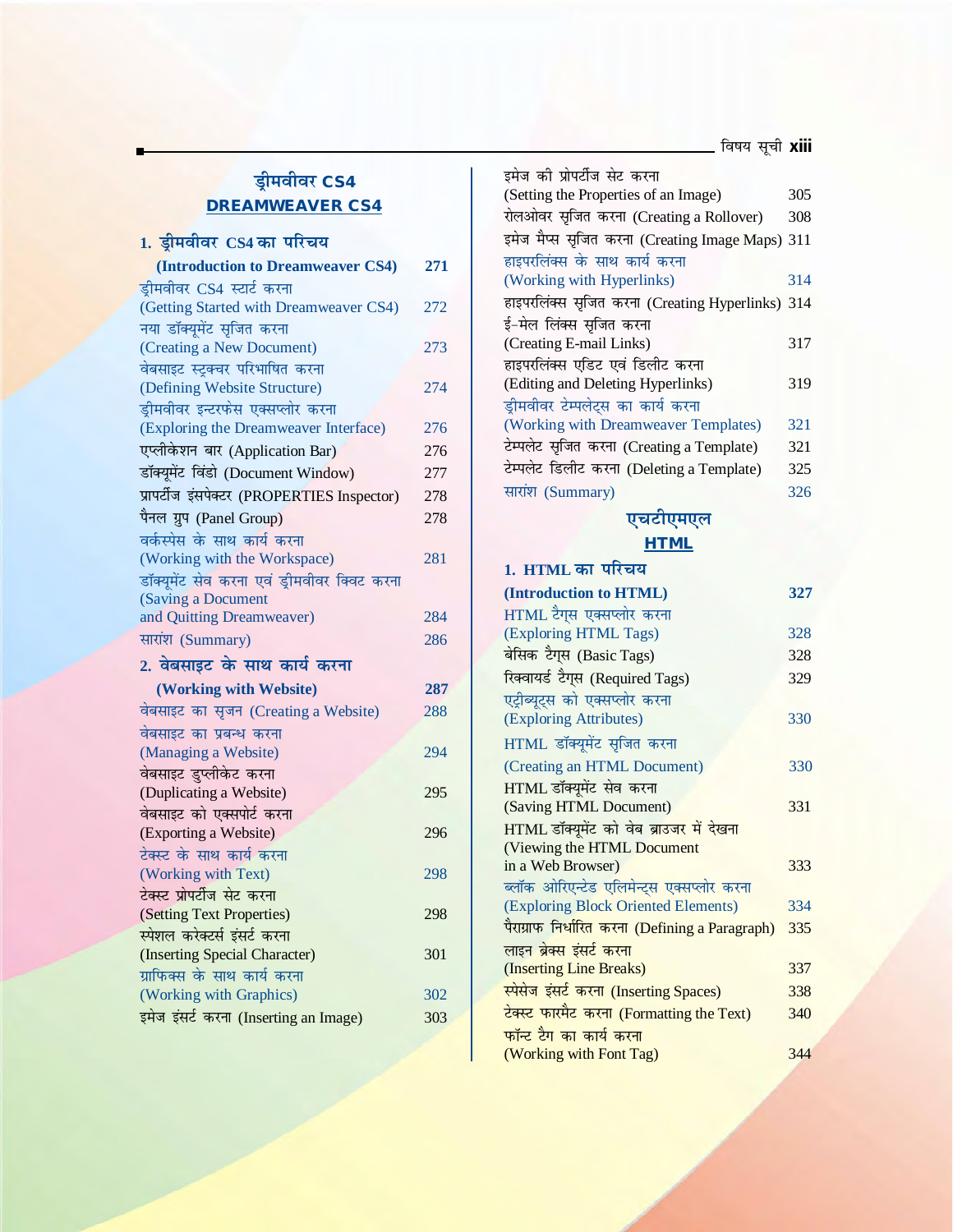<mark>xiv</mark> कॉम्डेक्स मल्टीमीडिया और वेब डिजाइन कोर्स किट <sub>-</sub>

| बैकग्राउंड कलर बदलना                    |     |
|-----------------------------------------|-----|
| (Changing the Background Color)         | 347 |
| लिस्ट्स के साथ कार्य करना               |     |
| (Working with Lists)                    | 349 |
| ऑर्डर्ड लिस्ट्स (Ordered Lists)         | 349 |
| अनऑर्डर्ड लिस्ट (Unordered Lists)       | 351 |
| डेफिनेशन लिस्ट्स (Definition Lists)     | 352 |
| हाइपरलिंक्स के साथ कार्य करना           |     |
| (Working with Hyperlinks)               | 354 |
| इमेजेज के साथ कार्य करना                |     |
| (Working with Images)                   | 356 |
| इमेजेज जोड़ना (Adding Images)           | 356 |
| इमेज में बॉर्डर जोडना                   |     |
| (Adding a Border to an Image)           | 357 |
| एम्बेड टैग के साथ कार्य करना            |     |
| (Working with Embed Tag)                | 358 |
| सारणी (टेबल्स) में कार्य करना           |     |
| (Working with Tables)                   | 360 |
| टेबल में बार्डर जोडना                   |     |
| (Adding a Border to a Table)            | 364 |
| टेबल फारमेट करना (Formatting a Table)   | 365 |
| कॉलम एवं रोज़ की स्पैनिंग               |     |
| (Spanning of Columns and Rows)          | 366 |
| टेबल अलाइन करना (Aligning a Table)      | 367 |
| फ्रेम्स के साथ कार्य करना               |     |
| (Working with Frames)                   | 369 |
| वेब ब्राउज़र में डॉक्यूमेंट देखना       |     |
| (Viewing the Document in a Web Browser) | 370 |
| सारांश (Summary)                        | 372 |
|                                         |     |

# **केसकेडिंग स्टाइलशीट CASCADING STYLE SHEET**

# 1. सीएसएस का परिचय

| (Introduction to CSS)                     | 373 |
|-------------------------------------------|-----|
| CSS संकल्पना एक्सप्लोर करना               |     |
| (Exploring the Concept of CSS)            | 374 |
| CSS सिन्टेक्स में कार्य करना              |     |
| (Working with the CSS Syntax)             | 375 |
| सलेक्टर्स एवं डिक्लेरेशन्स का ग्रुप बनाना |     |
| (Grouping Selectors and Declarations)     | 376 |
| क्लास सलेक्टर का प्रयोग करना              |     |
| (Using the Class Selector)                | 376 |
|                                           |     |

| id सलेक्टर का प्रयोग करना                                          |     |
|--------------------------------------------------------------------|-----|
| (Using the id Selector)                                            | 377 |
| CSS कमेंट्स का प्रयोग करना                                         |     |
| (Using CSS Comments)                                               | 377 |
| HTML डॉक्यूमेंट में CSS का समावेश करना                             |     |
| (Incorporating a CSS in an                                         |     |
| <b>HTML</b> Document)                                              | 378 |
| एक्सटर्नल स्टाइलशीट (External Style Sheet)                         | 378 |
| इन्टरनल स्टाइलशीट (Internal Style Sheet)                           | 380 |
| इनलाइन स्टाइलशीट (Inline Style Sheet)                              | 381 |
| CSS प्रोपर्टीज एवं टेक्स्ट एट्रीब्यूट्स के विवरण                   |     |
| में कार्य करना (Working with Describing                            |     |
| <b>CSS Properties and Text Attributes)</b>                         | 382 |
| कलर एट्रीब्यूट सेट करना                                            |     |
| (Setting the Color Attribute)                                      | 382 |
| अलाइनमेंट एट्रीब्यूट सेट <mark>कर</mark> ना                        |     |
| (Setting Alignment Attribute)                                      | 384 |
| डेकोरेशन एट्रीब्यूट सेट करना                                       |     |
| (Setting the Decoration Attribute)                                 | 385 |
| ट्रान्सफार्मेशन एट्रीब्यूट सेट करना                                |     |
| (Setting the Transformation Attribute)                             | 387 |
| इंडेंट एट्रीब्यूट सेट करना                                         |     |
| (Setting the Indent Attribute)                                     | 388 |
| लेटर-स्पेसिंग एवं वर्ड-स्पेसिंग एट्रीब्यूट्स सेट करना              |     |
| (Setting the Letter-Spacing and                                    |     |
| Word-Spacing Attributes)                                           | 389 |
| व्हाइट-स्पेस एट्रीब्यूट सेट करना                                   |     |
| (Setting the White-space Attribute)                                | 391 |
| लाइन-हाइट एट्रीब्यूट सेट करना                                      |     |
| (Setting the Line-Height Attribute)                                | 392 |
| डाइरेक्शन एट्रीब्यूट सेट करना<br>(Setting the Direction Attribute) | 393 |
| यूनीकोड-बिडी एट्रीब्यूट सेट करना                                   |     |
| (Setting the Unicode-bidi Attribute)                               | 394 |
| पैडिंग प्रोपर्टीज के विवरण में कार्य करना                          |     |
| (Working with Describing                                           |     |
| <b>Padding Properties)</b>                                         | 395 |
| पैडिंग प्रापर्टीज का प्रयोग करना                                   |     |
| (Using Padding Properties)                                         | 396 |
| सभी साइड्स पर पैडिंग सेट करना                                      |     |
| (Setting Padding on all Sides)                                     | 396 |
| प्रत्येक वैयक्तिक साइड के लिए पैडिंग सेट करना                      |     |
| (Setting Padding for each Individual Side)                         | 397 |
|                                                                    |     |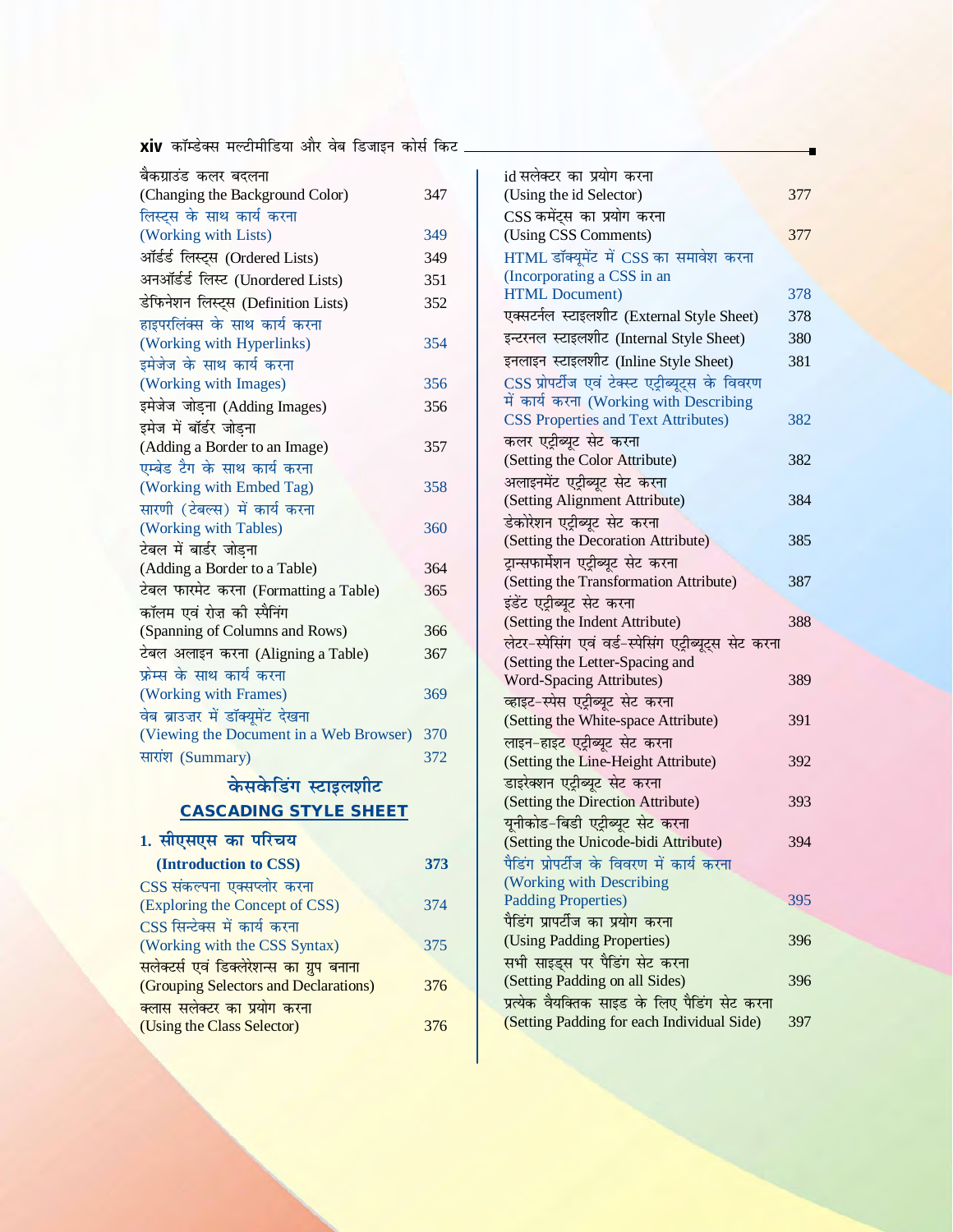| लिस्ट प्रोपर्टीज का कार्य करना                            |     |
|-----------------------------------------------------------|-----|
| (Working with List Properties)                            | 399 |
| लिस्ट-स्टाइल-इमेज प्रोपर्टी सेट करना                      |     |
| (Setting the list-style-image-Property)                   | 399 |
| <mark>लिस्ट-</mark> स्टाइल-पोजीशन प्रोपर्टी सेट करना      |     |
| (Setting the list-style-position-Property)                | 401 |
| लिस्ट-स्टाइल-टाइप प्रोपर्टी सेट करना                      |     |
| (Setting the list-style-type Property)                    | 401 |
| लिस्ट स्टाइल प्रोपर्टी सेट करना                           |     |
| (Setting the list-style Property)                         | 401 |
| CSS पोजीशनिंग प्रोपर्टीज एक्सप्लोर करने का कार्य          |     |
| करना (Working with Exploring CSS                          |     |
| <b>Positioning Properties)</b>                            | 401 |
| रिलेटिव पोजीशनिंग का प्रयोग करना                          |     |
| (Using Relative Positioning)                              | 402 |
| ऐबसॅल्यूट पोजीशनिंग का प्रयोग करना                        |     |
| (Using Absolute Positioning)                              | 402 |
| फिक्सड पोजीशनिंग का प्रयोग करना                           |     |
| (Using Fixed Positioning)                                 | 402 |
| कर्सर प्रापर्टी का प्रयोग करना                            |     |
| (Using the Cursor Property)                               | 403 |
| सारांश (Summary)                                          | 404 |
| जावास्क्रिप्ट                                             |     |
| <b>JAVASCRIPT</b>                                         |     |
|                                                           |     |
| 1. जावास्क्रिप्ट का परिचय                                 |     |
| (Introduction to JavaScript)                              | 405 |
| जावास्क्रिप्ट की परिभाषा                                  |     |
| (Defining JavaScript)                                     | 406 |
| जावास्क्रिप्ट के लिए डेवलपमेंट                            |     |
| एन्वायरन्मेंट्स डिस्क्राइब करना                           |     |
| (Describing the Development                               |     |
| <b>Environment for JavaScript)</b>                        | 406 |
| HTML डॉक्यूमेंट में जावास्क्रिप्ट का प्रयोग करना          |     |
| (Using JavaScript in HTML Document)                       | 407 |
| जावास्क्रिप्ट को <head> टैग के अधीन इंटीग्रेट</head>      |     |
| करना (Integrating JavaScript                              |     |
| under the <head>Tag)</head>                               | 407 |
| जावास्क्रिप्ट को <body> टैग के अधीन इंटीग्रेट करना</body> |     |
| (Integrating JavaScript under                             |     |

 $\frac{1}{2}$  the  $\frac{1}{2}$  Cody> Tag) 408

(Importing an External JavaScript File) 408

(Creating a JavaScript Program) 409

एक्सटर्नल जावास्क्रिप्<mark>ट</mark> फाइल को इंपोर्ट करना

जावास्क्रिप्ट प्रोग्राम सृजित करना

| जावास्क्रिप्ट के एलीमेंट्स एक्सप्लोर करना               |     |
|---------------------------------------------------------|-----|
| (Exploring the Elements of JavaScript)                  | 411 |
| जावा स्क्रिप्ट क्लासेज (JavaScript Classes)             | 412 |
| जावास्क्रिप्ट स्टेटमेंट्स (JavaScript Statements)       | 415 |
| जावास्क्रिप्ट स्टेटमेंट ब्लॉक्स                         |     |
| (JavaScript Statement Blocks)                           | 416 |
| जावास्क्रिप्ट कमेन्ट्स (JavaScript Comments)            | 416 |
| सारांश (Summary)                                        | 416 |
| 2. वेब पेजेज, फ्रेम्स एवं फॉर्म के भागों के             |     |
| साथ कार्य करना                                          |     |
|                                                         |     |
| (Working with Web Pages, Frames<br>and Form Components) | 417 |
| जावास्क्रिप्ट का प्रयोग ब्राउजर                         |     |
| विवरण रिट्रीव करना (Retrieving Browser                  |     |
| Details using JavaScript)                               | 419 |
| वेब पेजेज् में जावास्क्रिप्ट का प्रयोग करना             |     |
| (Using JavaScript in Web Pages)                         | 423 |
| वेब पेज खोलना (Opening a Web Page)                      | 424 |
| अलर्ट मैसेज बॉक्स को कस्टम                              |     |
| मैसेज के साथ प्रदर्शित करना (Displaying an              |     |
| Alert Message Box with Custom Message)                  | 426 |
| कन्फर्मेशन मैसेज बॉक्स प्रदर्शित करना                   |     |
| (Displaying a Confirmation Message Box)                 | 428 |
| प्रॉम्प्ट मैसेज बॉक्स प्रदर्शित करना                    |     |
| (Displaying a Prompt message box)                       | 430 |
| जावास्क्रिप्ट का प्रयोग कर फ्रेम्स के                   |     |
| साथ कार्य करना (Working with Frames                     |     |
| using JavaScript)                                       | 433 |
| बेसिक फ्रेम्स सृजित करना                                |     |
| (Creating Basic Frames)                                 | 433 |
| दो फ्रेम्स का कंटेंट्स परिवर्तित <mark>करना</mark>      |     |
| (Altering the Contents of Two Frames)                   | 439 |
| सूचना स्टोर करने के लिए फ्रेम्स का प्रयोग करना          | 445 |
| (Using Frames to Store Information)                     |     |
| एक्सप्लोरिंग HTML फॉर्म्स<br>(Exploring HTML Forms)     | 454 |
| टेक्स्ट फोल्ड्स सृजित करना                              |     |
| (Creating Text Fields)                                  | 455 |
| चेक बॉक्सेज सृजित करना                                  |     |
| (Creating Check Boxes)                                  | 456 |
| रेडियो बटन्स सृजित करना                                 |     |
| (Creating Radio Buttons)                                | 458 |
|                                                         |     |